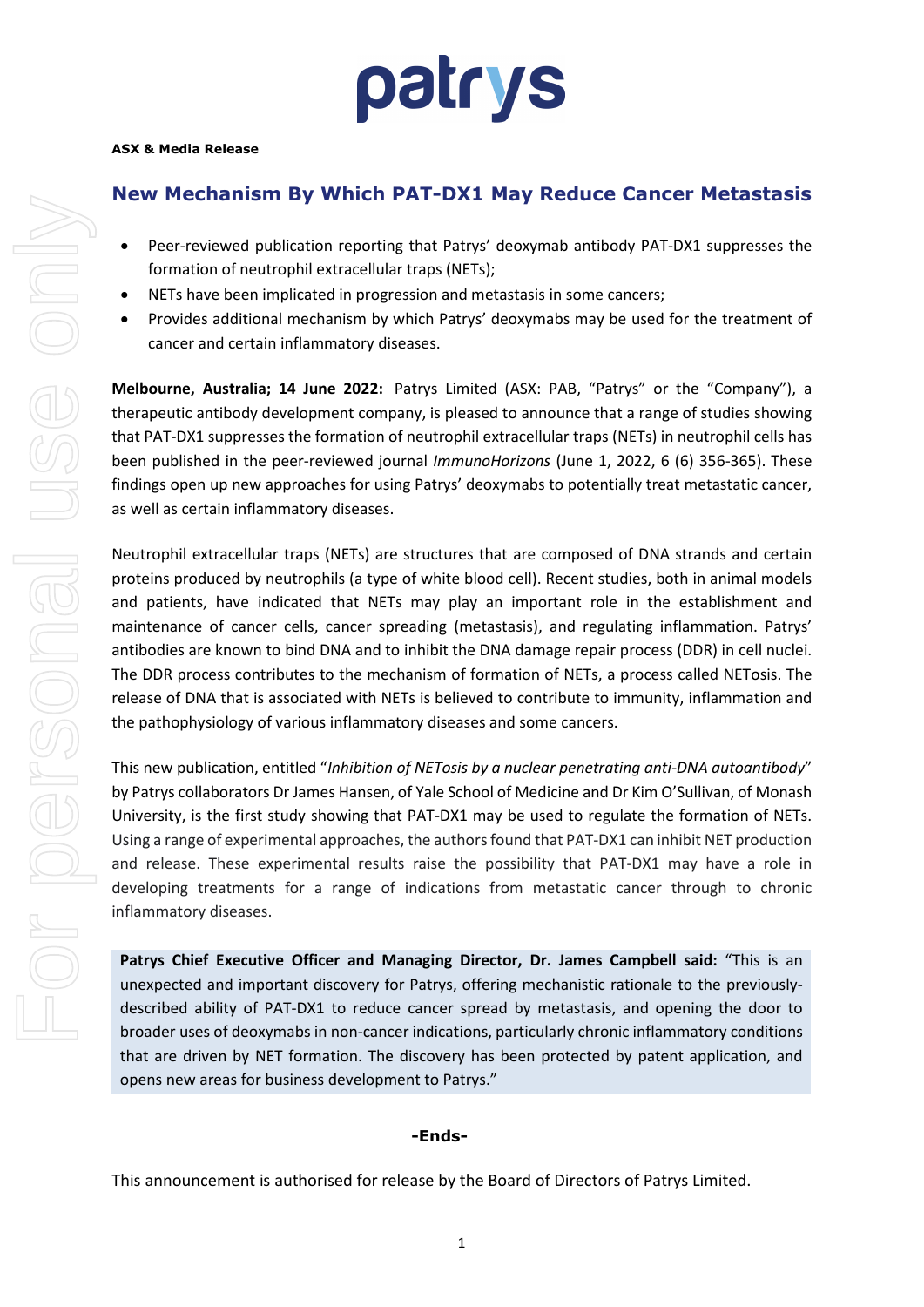### patrys

#### **For further information, please contact:**

| <b>General enquiries</b> |  |
|--------------------------|--|
| James Campbell           |  |
| Chief Executive Officer  |  |
| $P: +61396703273$        |  |
| info@patrys.com          |  |

**Media enquiries:** Haley Chartres H^CK P: +61 423 139 163 [haley@hck.digital](mailto:kwilliamson@we-buchan.com)

**Registered Office Address**  Level 4, 100 Albert Road South Melbourne VIC 3205

#### **About Patrys Limited**

Based in Melbourne, Australia, Patrys (ASX:PAB) is focused on the development of its deoxymab platform of cell-penetrating antibodies as therapies for a range of different cancers. More information can be found at [www.patrys.com.](http://www.patrys.com/)

#### **About NETs and NETosis:**

NETosis is a form of neutrophil-specific cell death characterised by the release of large web-like structures referred to as neutrophil extracellular traps (NETs). NET's operate by casting their DNA "inside out" to catch pathogens and kill them in the extraceullar environment. NETs are composed of DNA strands associated with histones and decorated with about 20 different proteins. NETs are also involved in autoimmune diseases, like systemic lupus erythematosus, rheumatoid arthritis, psoriasis, and in other non-infectious pathological processes, as coagulation disorders, thrombosis, diabetes, atherosclerosis, vasculitis, and cancer.

#### **About Patrys' deoxymab 3E10 platform:**

Patrys' deoxymab platform is based on the deoxymab 3E10 antibody that was first identified as an autoantibody in a mouse model of the human disease systemic lupus erythematosus (SLE). While most antibodies bind to cell surface markers, deoxymab 3E10 penetrates into the cell nuclei and binds directly to DNA where it inhibits DNA repair processes. Cancer cells often have high levels of mutations and underlying deficiencies in the DNA repair mechanisms. For these reasons, the additional inhibition of the DNA repair processes by deoxymab 3E10 can kill cancer cells, but appears to have little impact on normal cells. As a single agent, deoxymab 3E10 has been shown to significantly enhance the efficacy of both chemo- and radiotherapies. Further, deoxymab 3E10 can be conjugated to nanoparticles to target delivery of chemotherapeutics and imaging agents to tumours.

Patrys has developed two humanised forms of deoxymab 3E10, both which have improved activity over the original deoxymab 3E10 antibody. PAT-DX1 is a dimer (two joined subunits) of the short chain from the binding domain of deoxymab 3E10, while PAT-DX3 is a full-sized IgG antibody. In a range of pre-clinical studies, PAT-DX1 has shown significant ability to kill cancer cells in cell models, human tumour explants, xenograft and orthotopic models. PAT-DX1 has been shown to cross the blood brain